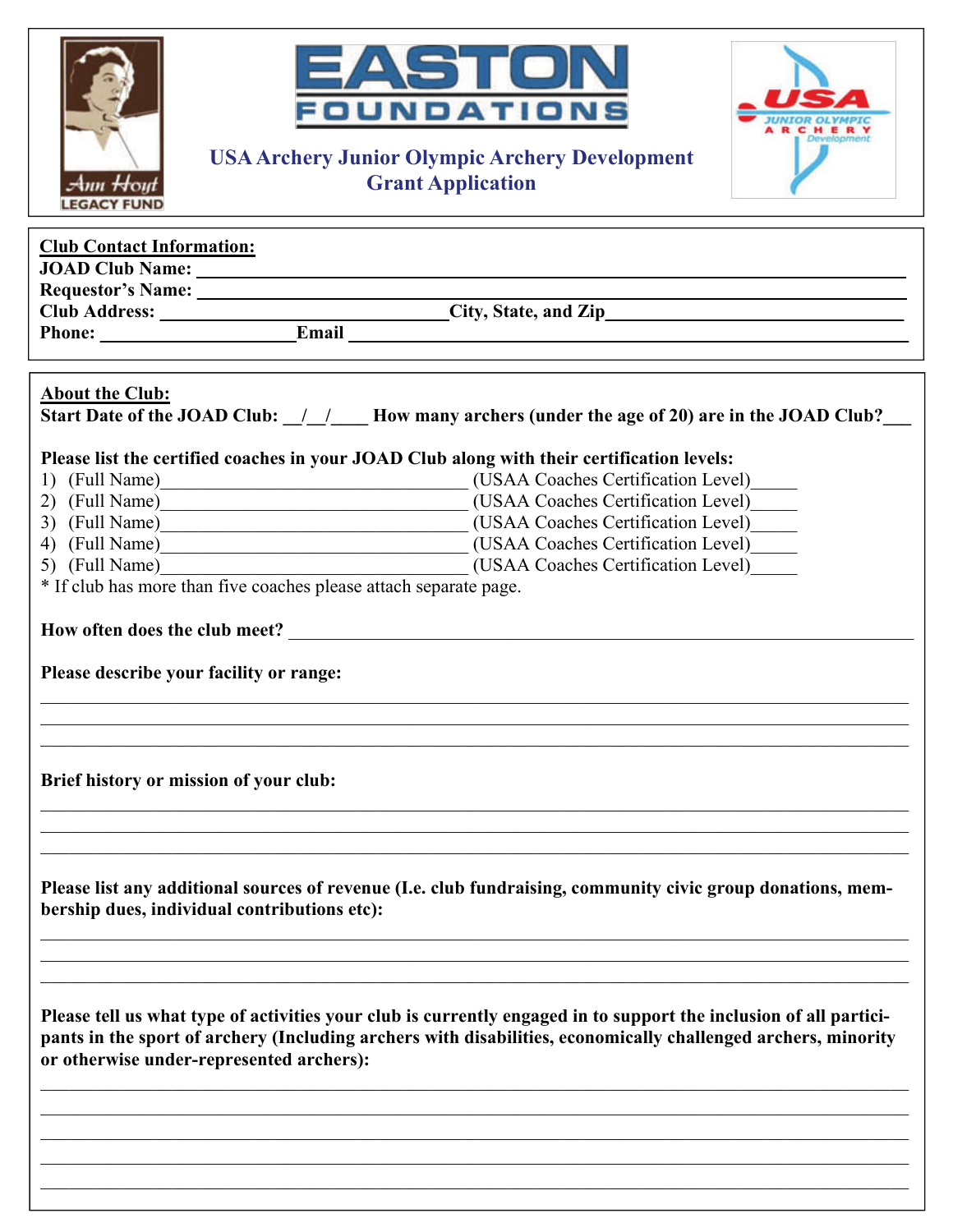## **Clubs Strategic plan:**

**USA Archery wants to make sure that the club has a plan for sustainable longevity in place. Grant funds are not meant to be the sole means of the future success of the club. Please describe the club's strategic plan for longevity.** 

 $\_$  , and the contribution of the contribution of the contribution of the contribution of the contribution of  $\mathcal{L}_\mathrm{max}$  $\_$  , and the contribution of the contribution of the contribution of the contribution of the contribution of  $\mathcal{L}_\mathrm{max}$  $\_$  , and the contribution of the contribution of the contribution of the contribution of the contribution of  $\mathcal{L}_\mathrm{max}$  $\_$  , and the contribution of the contribution of the contribution of the contribution of the contribution of  $\mathcal{L}_\mathrm{max}$  $\mathcal{L}_\mathcal{L} = \mathcal{L}_\mathcal{L} = \mathcal{L}_\mathcal{L} = \mathcal{L}_\mathcal{L} = \mathcal{L}_\mathcal{L} = \mathcal{L}_\mathcal{L} = \mathcal{L}_\mathcal{L} = \mathcal{L}_\mathcal{L} = \mathcal{L}_\mathcal{L} = \mathcal{L}_\mathcal{L} = \mathcal{L}_\mathcal{L} = \mathcal{L}_\mathcal{L} = \mathcal{L}_\mathcal{L} = \mathcal{L}_\mathcal{L} = \mathcal{L}_\mathcal{L} = \mathcal{L}_\mathcal{L} = \mathcal{L}_\mathcal{L}$  $\_$  , and the contribution of the contribution of the contribution of the contribution of the contribution of  $\mathcal{L}_\text{max}$ 

**Explain how the requested grant funds will achieve the club's strategic plan/ goals of developing the competitive archery efforts to create a clear path for skilled archers to reach their own archery goals.** 

 $\_$  , and the contribution of the contribution of the contribution of the contribution of the contribution of  $\mathcal{L}_\mathrm{max}$  $\_$  , and the contribution of the contribution of the contribution of the contribution of the contribution of  $\mathcal{L}_\mathrm{max}$  $\_$  , and the contribution of the contribution of the contribution of the contribution of the contribution of  $\mathcal{L}_\mathrm{max}$  $\_$  , and the contribution of the contribution of the contribution of the contribution of the contribution of  $\mathcal{L}_\mathrm{max}$  $\_$  , and the contribution of the contribution of the contribution of the contribution of the contribution of  $\mathcal{L}_\text{max}$ 

**Describe how receiving the requested grant funds will be used to recruit or retain archers in your club.** 

**\_\_\_\_\_\_\_\_\_\_\_\_\_\_\_\_\_\_\_\_\_\_\_\_\_\_\_\_\_\_\_\_\_\_\_\_\_\_\_\_\_\_\_\_\_\_\_\_\_\_\_\_\_\_\_\_\_\_\_\_\_\_\_\_\_\_\_\_\_\_\_\_\_\_\_\_\_\_\_\_\_\_\_\_\_\_\_\_\_\_\_\_\_ \_\_\_\_\_\_\_\_\_\_\_\_\_\_\_\_\_\_\_\_\_\_\_\_\_\_\_\_\_\_\_\_\_\_\_\_\_\_\_\_\_\_\_\_\_\_\_\_\_\_\_\_\_\_\_\_\_\_\_\_\_\_\_\_\_\_\_\_\_\_\_\_\_\_\_\_\_\_\_\_\_\_\_\_\_\_\_\_\_\_\_\_\_ \_\_\_\_\_\_\_\_\_\_\_\_\_\_\_\_\_\_\_\_\_\_\_\_\_\_\_\_\_\_\_\_\_\_\_\_\_\_\_\_\_\_\_\_\_\_\_\_\_\_\_\_\_\_\_\_\_\_\_\_\_\_\_\_\_\_\_\_\_\_\_\_\_\_\_\_\_\_\_\_\_\_\_\_\_\_\_\_\_\_\_\_\_** 

**What is the amount of the requested grant? \_\_\_\_\_\_\_\_** 

**Detailed list of items to be purchased with Grant Funds:**

| Item/Vendor: | <b>Quantity:</b> | <b>Unit Price</b> | <b>Total Price:</b> |
|--------------|------------------|-------------------|---------------------|
|              |                  |                   |                     |
|              |                  |                   |                     |
|              |                  |                   |                     |
|              |                  |                   |                     |
|              |                  |                   |                     |
|              |                  |                   |                     |
|              |                  |                   |                     |
|              |                  |                   |                     |
|              |                  |                   |                     |
|              |                  |                   |                     |
|              |                  |                   |                     |
|              |                  |                   |                     |
|              |                  |                   |                     |
|              |                  |                   |                     |

**\* If using grant funds for an instructor certification, please note the date of class, class level, and instructor.**  $\mathcal{L}_\text{max} = \mathcal{L}_\text{max} = \mathcal{L}_\text{max} = \mathcal{L}_\text{max} = \mathcal{L}_\text{max} = \mathcal{L}_\text{max} = \mathcal{L}_\text{max} = \mathcal{L}_\text{max} = \mathcal{L}_\text{max} = \mathcal{L}_\text{max} = \mathcal{L}_\text{max} = \mathcal{L}_\text{max} = \mathcal{L}_\text{max} = \mathcal{L}_\text{max} = \mathcal{L}_\text{max} = \mathcal{L}_\text{max} = \mathcal{L}_\text{max} = \mathcal{L}_\text{max} = \mathcal{$ 

\* **Please do not request target faces, the intent of this grant is for long term equipment usage**